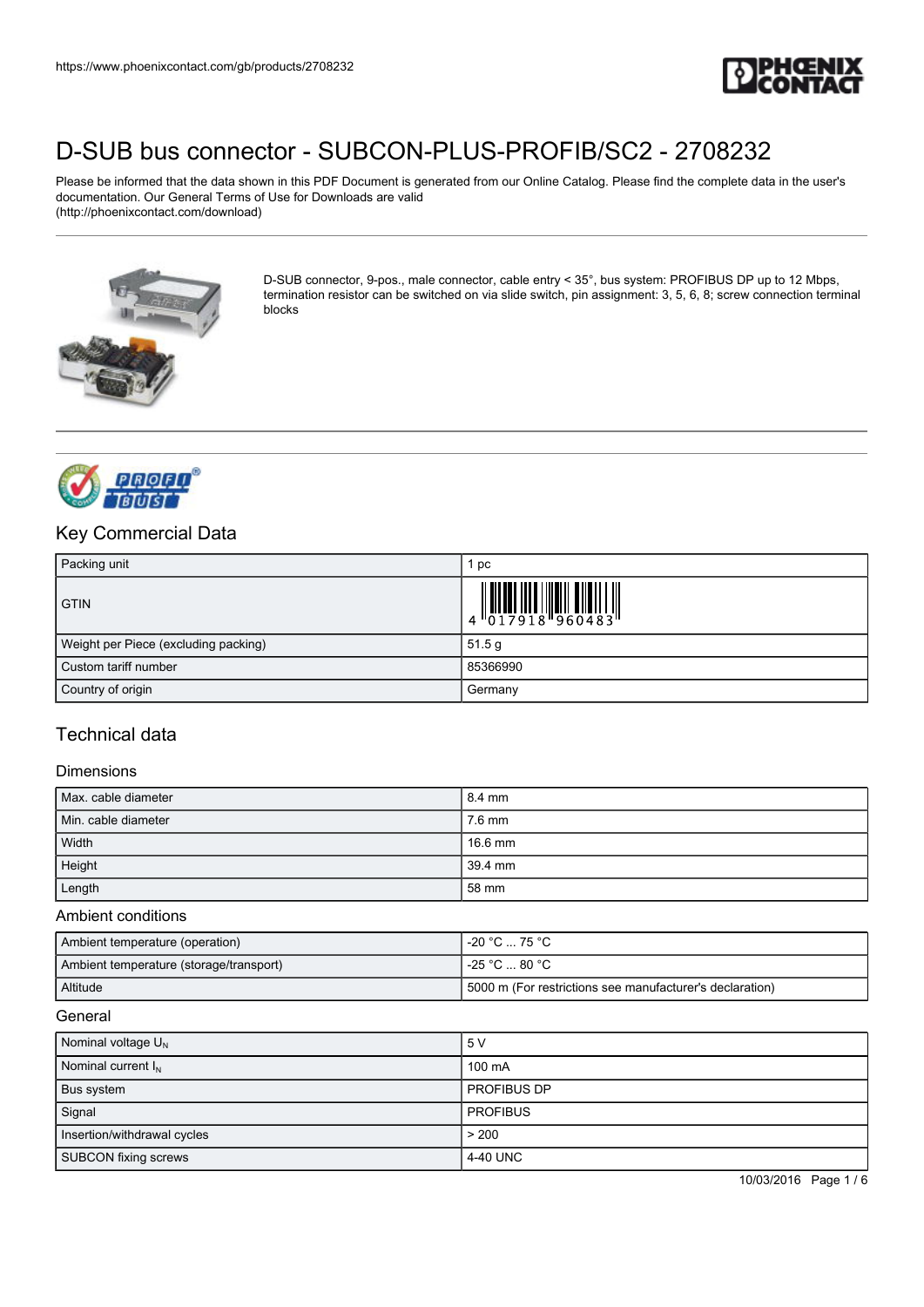

# Technical data

### General

| Tightening torque | $0.4$ Nm                                                                                                      |
|-------------------|---------------------------------------------------------------------------------------------------------------|
| Housing material  | ABS, metal-plated                                                                                             |
| Pin assignment    | 3, 5, 6, 8                                                                                                    |
| <b>MTTF</b>       | 6706 Years (SN 29500 standard, temperature 25°C, operating cycle 21<br>% (5 days a week, 8 hours a day))      |
|                   | 1817 Years (SN 29500 standard, temperature 40 °C, operating cycle<br>34.25 % (5 days a week, 12 hours a day)) |
|                   | 155 Years (SN 29500 standard, temperature 40°C, operating cycle 100<br>% (7 days a week, 24 hours a day))     |

### Connection data

| Connection                                 | <b>D-SUB</b> connection                    |
|--------------------------------------------|--------------------------------------------|
| Number of positions                        | 9                                          |
| Connection method                          | D-SUB connector                            |
| Termination resistor                       | $390 \Omega$                               |
|                                            | $220 \Omega$                               |
|                                            | 390 $\Omega$ (Can be connected externally) |
| Connection                                 | PCB connection                             |
| Connection method                          | Screw connection                           |
| Conductor cross section flexible min.      | $0.14 \, \text{mm}^2$                      |
| Conductor cross section flexible max.      | $1 \text{ mm}^2$                           |
| Conductor cross section solid min.         | $0.14 \, \text{mm}^2$                      |
| Conductor cross section solid max.         | $1.5$ mm <sup>2</sup>                      |
| Min. AWG conductor cross section, flexible | 26                                         |
| Max. AWG conductor cross section, flexible | 18                                         |
| Conductor cross section AWG min.           | 26                                         |
| Conductor cross section AWG max.           | 16                                         |
| Stripping length                           | 5 <sub>mm</sub>                            |
| Tightening torque                          | $0.4$ Nm                                   |

#### Standards and Regulations

| Connection in acc. with standard | CUL                          |
|----------------------------------|------------------------------|
| <b>ATEX</b>                      | I # II 3 G Ex nA IIC T4 Gc X |

## **Classifications**

## eCl@ss

| eCl@ss 4.0 | 27140816 |
|------------|----------|
| eCl@ss 4.1 | 27140816 |
| eCl@ss 5.0 | 27143424 |
| eCl@ss 5.1 | 27143424 |
| eCl@ss 6.0 | 27143424 |
| eCl@ss 7.0 | 27440209 |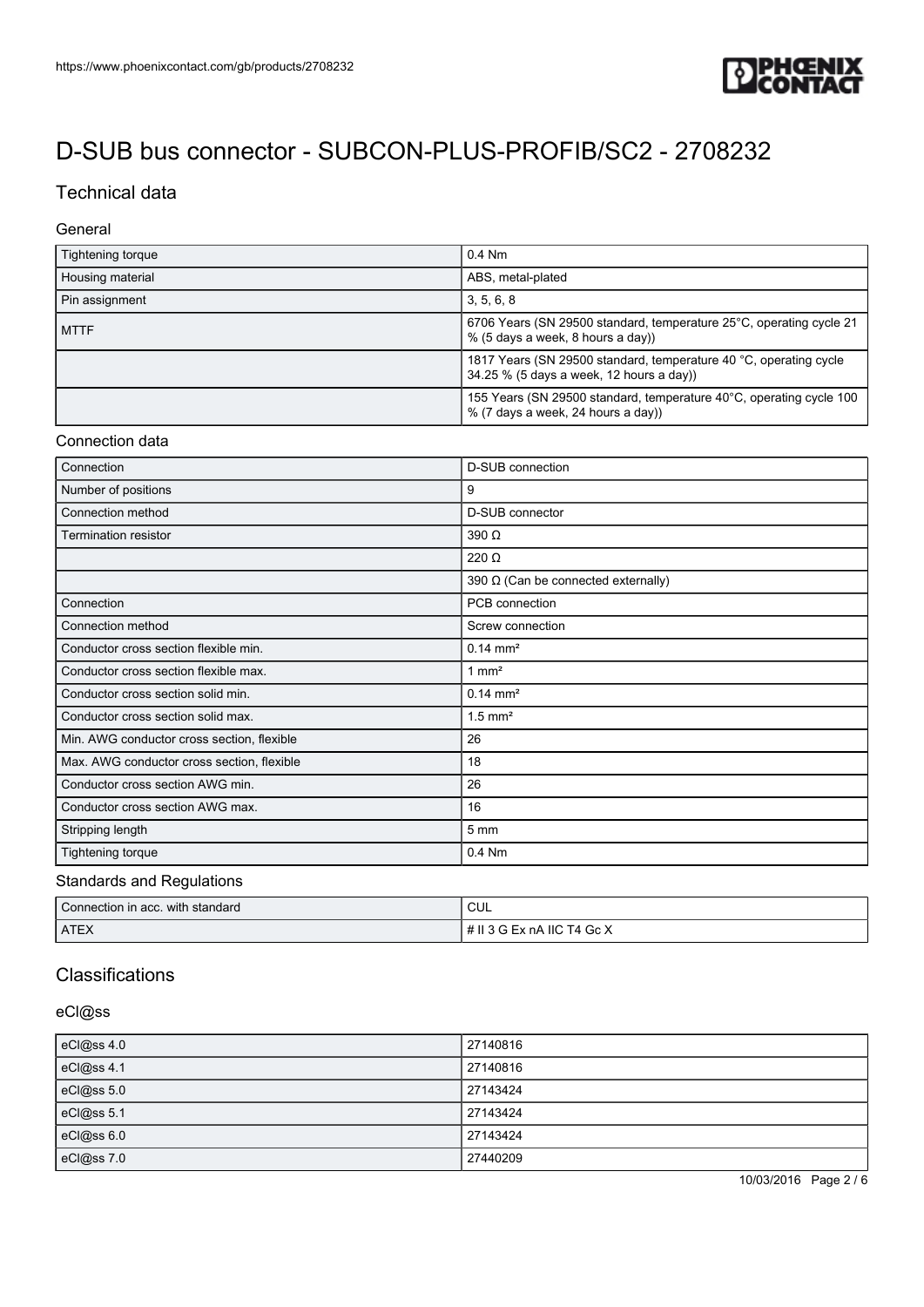

## **Classifications**

### eCl@ss

| $100$ ss<br>$\sim$<br>ວວ ບ.ບ<br>___ | .<br>27440302 |
|-------------------------------------|---------------|
|                                     |               |

## ETIM

| <b>ETIM 2.0</b> | EC001132 |
|-----------------|----------|
| <b>ETIM 3.0</b> | EC001132 |
| <b>ETIM 4.0</b> | EC001132 |
| <b>ETIM 5.0</b> | EC001132 |

## UNSPSC

| UNSPSC 6.01   | 30211802 |
|---------------|----------|
| UNSPSC 7.0901 | 39121402 |
| UNSPSC 11     | 39121402 |
| UNSPSC 12.01  | 39121402 |
| UNSPSC 13.2   | 39121402 |

# Approvals

### Approvals

#### Approvals

UL Recognized / cUL Recognized / CSA / EAC / cULus Recognized

#### Ex Approvals

ATEX

Approvals submitted

Approval details

UL Recognized **W** 

cUL Recognized on

CSA

**EAC**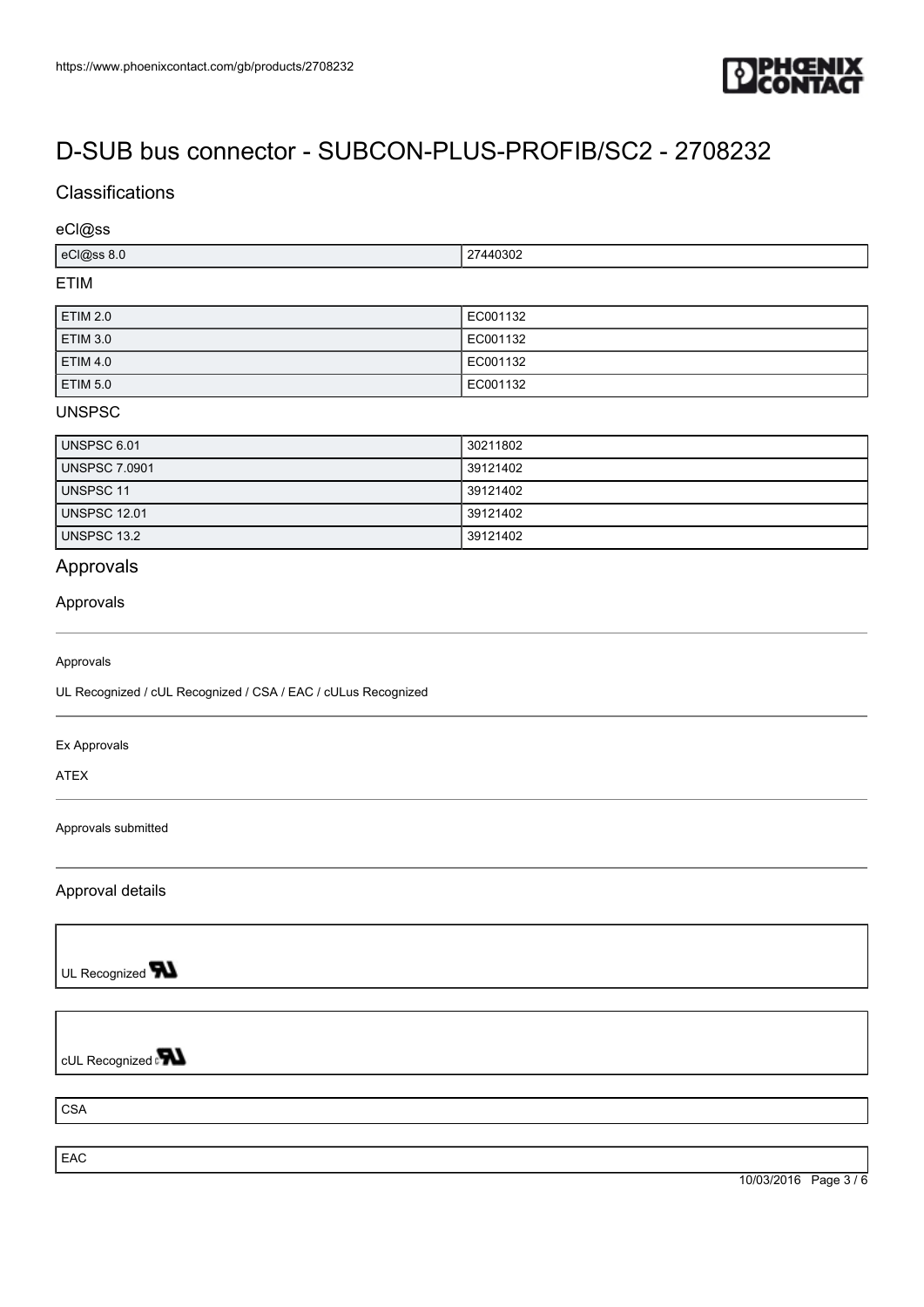

# Approvals

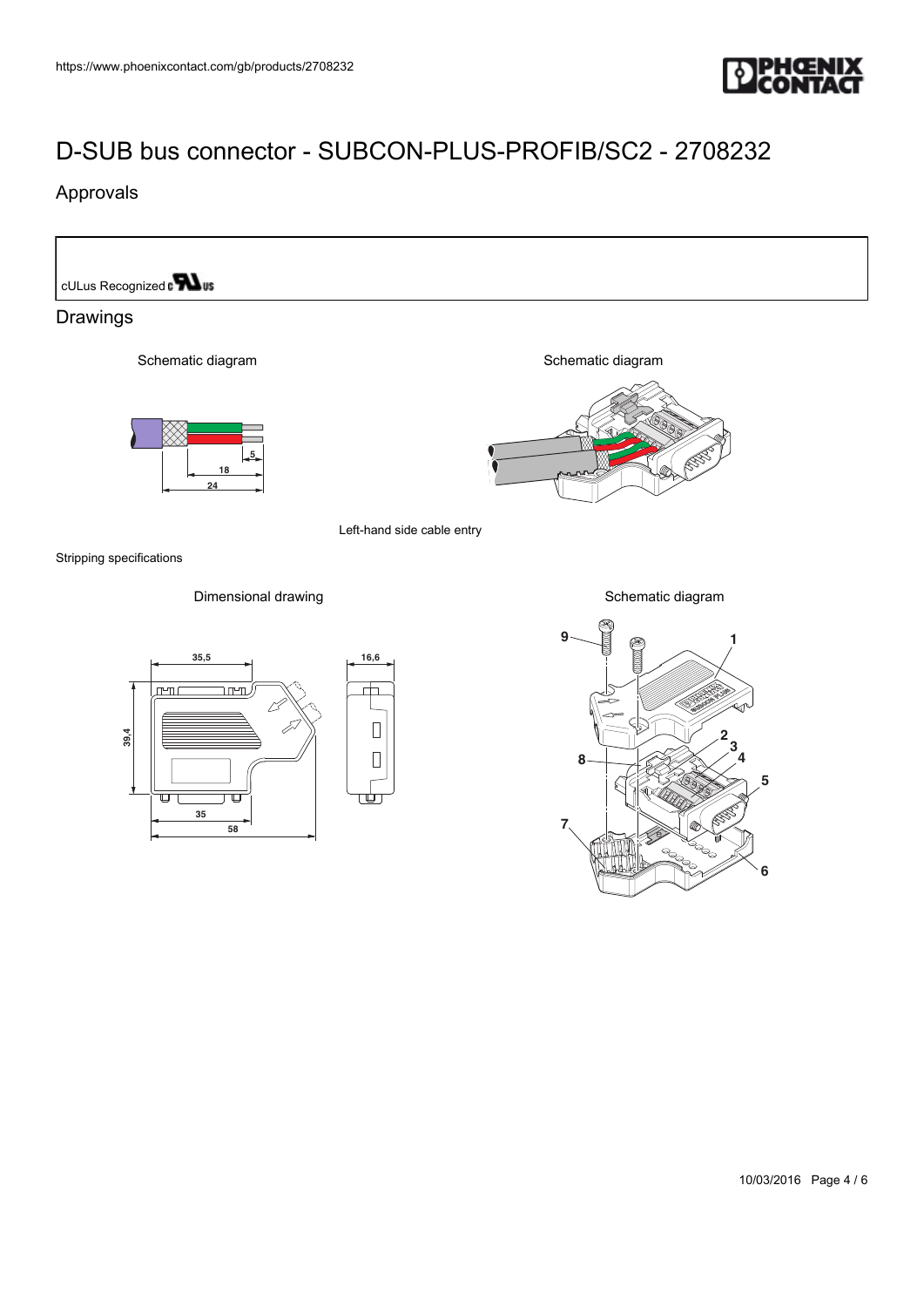

## Circuit diagram



Functional diagram of the connector range SUBCON-PLUS-PROFIB/...



Right-hand side cable entry